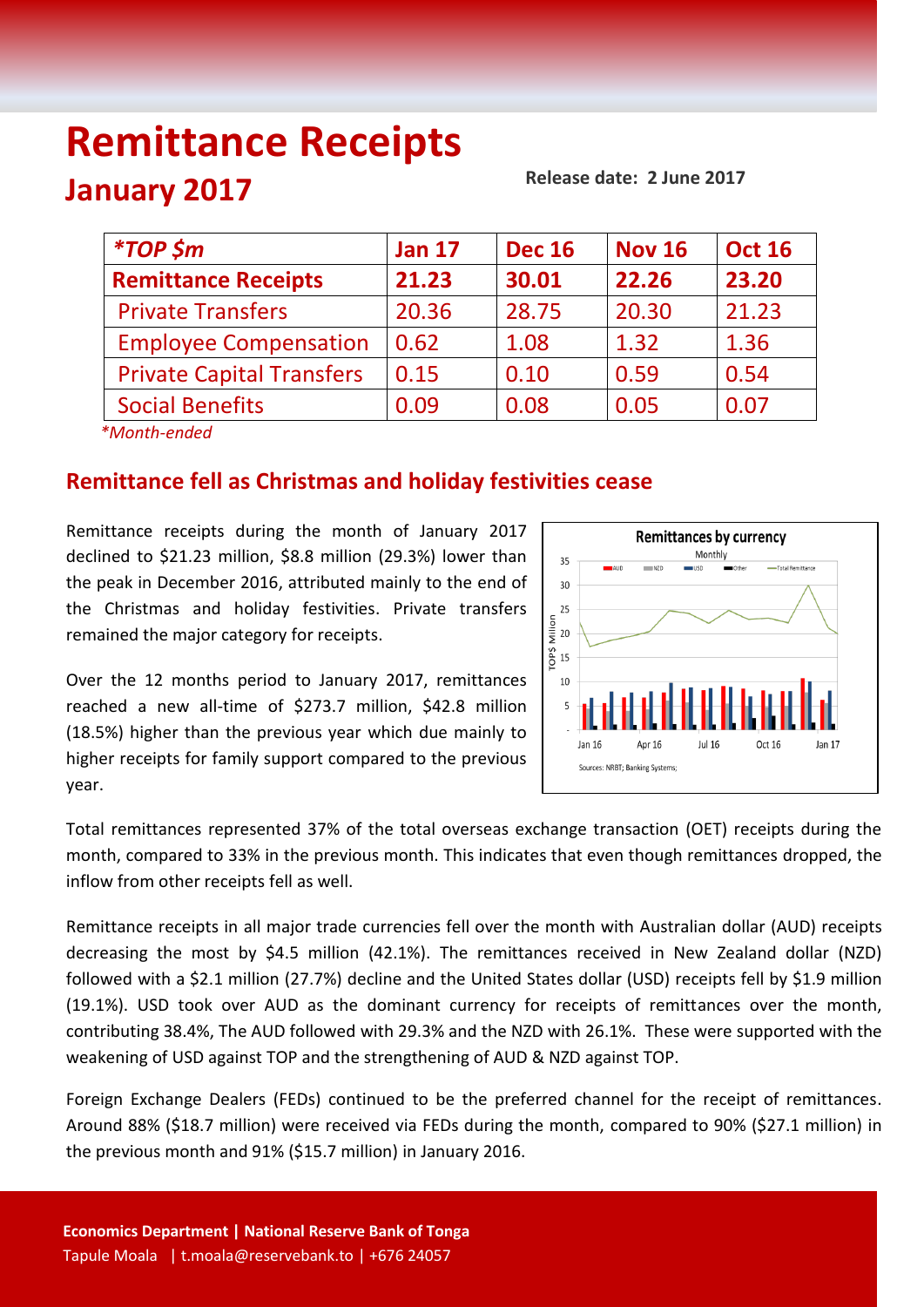#### **Private Transfers**

Total private transfers decreased by \$8.4 million to \$20.4 million driving the overall decrease in remittances over the month, but was still higher compared to \$16.0 million in the same month last year. This monthly decline is similar to previous years' trend reflecting the slow down after the peak in December. Private transfers represented 96% of the total remittance receipts and 35% of the total OET receipts. Receipts of family support via FEDs in AUD, NZD and USD decreased also by \$4.3 million, \$2.2 million and \$1.7 million respectively.



## **Employee Compensation<sup>1</sup>**

Compensation of employees fell by 42.9% (\$0.5 million) to \$0.6 million over the month, representing 3% of the total remittances. Receipts from Recognised Seasonal Employer (RSE) Scheme workers fell by \$0.1 million (76.4%), while other wages and salaries rose by \$0.4 million (37.3%). In the 12 months period to January 2017, employee compensation reached a total of \$18.7 million, which was 1.1% higher than the previous year. Majority of the employee compensation over the year was for other wages and salaries at \$10.6 million and the remaining 43% were from RSE workers.

# **Private capital transfers & Social benefits**

Other private transfers for capital expenditures slightly rose by \$0.1 million (57.2%) to \$0.2 million in January. During the month, there were higher receipts by households for house construction and renovation related activities compared to the previous month. Social benefits also rose slightly by \$0.01 million (18.8%) over the month. Private capital transfers and social benefits accounted for only 1.2% of the total remittance receipts.

#### **Outlook**

 $\overline{a}$ 

Remittance receipts are expected to decline in the following months of February and March after the beginning of the new academic year and catering for church activities. The Reserve Bank will continue to closely monitor the remittance receipts given it is the largest source of foreign exchange inflow for the economy.

 $^1$  Employee compensation is the sum of wages and salaries from the Recognised Seasonal Employer (RSE) program, Tongan residents working short term overseas, and resident employees serving foreign organizations.